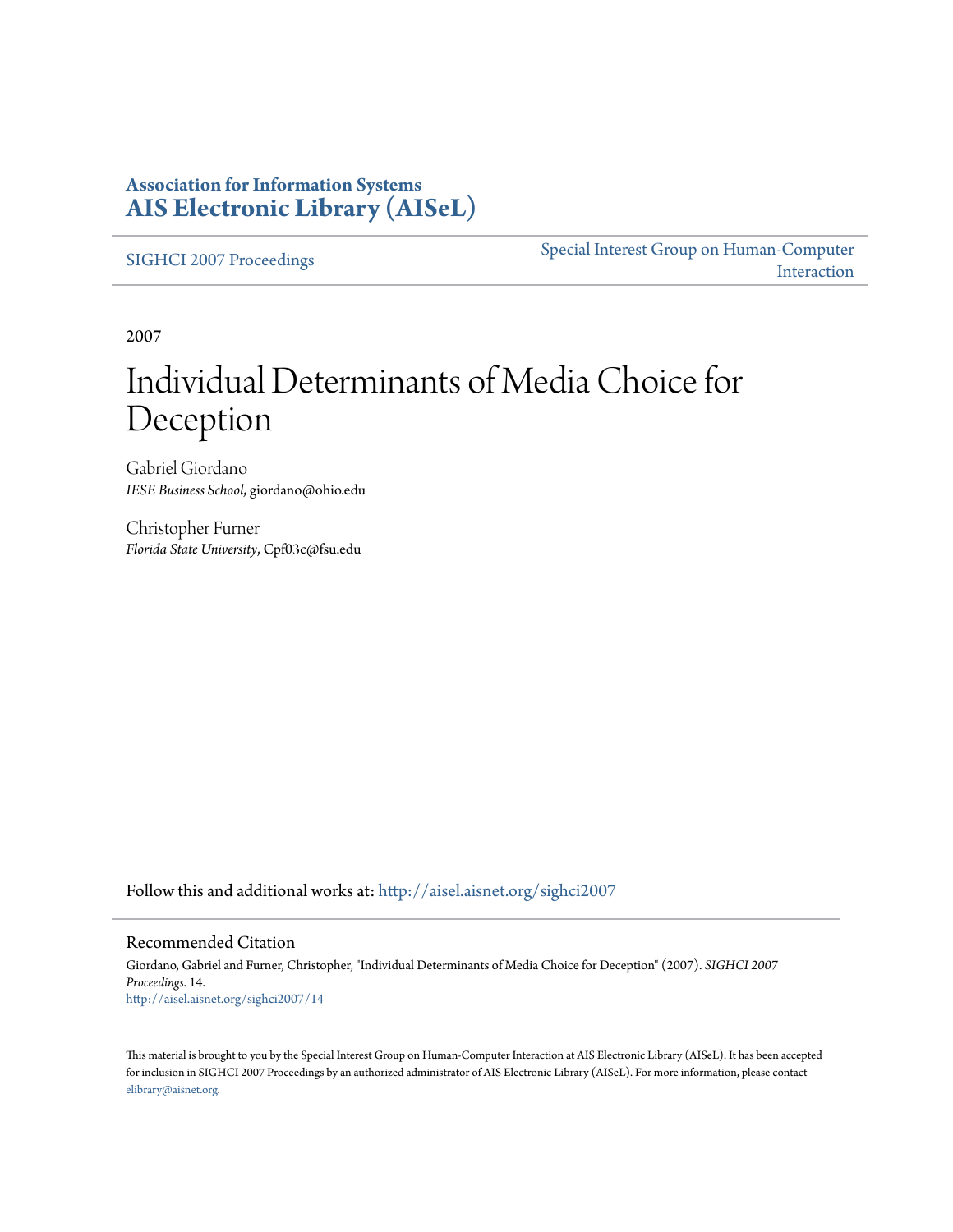## **Individual Determinants of Media Choice for Deception**

**Gabriel Giordano** IESE Business School ggiordano@iese.edu

#### **ABSTRACT**

Recent research has found that deceivers are extremely difficult to detect in computer-mediated work settings. However, it is unclear which individuals are likely to use computer systems for deception in these settings. This study looked at how 172 upper-level business students' political skill, social skill, and tendency to use impression management was related to their deception media choice in a business scenario. We found that most individuals preferred e-mail and face-to-face media to the phone for deception. However, the individuals with high social skill, individuals with high political skill, and individuals with a tendency to use impression management predominately chose the phone and face-to-face methods for deception. These findings imply that organizations do need to be aware of deception in e-mail communications; however, they also need to be aware of deception in phone and face-to-face settings, since this deception will likely be coming from individuals that are skilled deceivers.

#### **Keywords**

Deception, Computer-Mediated Communication, Social-Skill, Political Skill, Impression Management, Media Choice

#### **INTRODUCTION**

Recent research has highlighted the importance of deception in business settings. Deception, which is a message knowingly transmitted by an individual to foster a false belief or conclusion in others (Buller & Burgoon, 1996), has been found in interview (Challenger, 1997) and reporting (Bishop, 2004) settings, and it is certainly present in many other business settings. One trend that has a large influence on deception in these settings is the increased use of computer-mediated communication. Computer-mediated communication (such as e-mail) filters many cues to deception, potentially making it easier for individuals to deceive. However, it is unclear if different types of individuals choose different media for deception. This study investigates how individuals' social skill, political skill, and their tendency to use impression management are related to their media choice for deception.

#### **LITERATURE AND HYPOTHESES**

Researchers have investigated deception and lying in traditional settings for many years (DePaulo et al., 2003). Studies found that, on average, individuals are able to detect about 35% of the lies which with they are confronted (Levine, McCornack, & Park, 1999).

**Christopher Furner** Florida State University Cpf03c@fsu.edu

However, more and more communication in modern business settings uses information systems, and electronic communication affects deception. Many cues to deception are vision and audio based, like gestures and audio pitch (DePaulo et al., 2003), and media such as e-mail don't allow the transmission of these cues (Daft & Lengel, 1986).

Recent research has investigated deception in computer-mediated business settings such as interviews, decision-making groups, and negotiations. These studies found that individuals were only able to detect between 3% and 8% percent of the lies with which they were confronted (George, Marett, & Tilley, 2008; Giordano, Stoner, Brouer, & George, 2007; Giordano & Tilley, 2006). Although these studies revealed that, if present, deception is a major problem in computer-mediated settings, they did not investigate which individuals are likely to deceive using electronic media.

An initial study on this topic was recently conducted (Carlson & George, 2004). This study looked at individuals' media choice for deception in two different business scenarios, a high-risk scenario, and a low-risk scenario. The high risk scenario was particularly interesting, because it involved lying to a friend and being deceptive in a way that would likely negatively affect the company. For the scenario, 30% of respondents chose telephone, 11% chose memo, 15% chose e-mail, 39% chose face-to-face, 2.5% chose letter, and 2.5% chose voice mail as the media they would use to communicate the deception. When memo is integrated with e-mail (as it probably should be since most memos are now delivered using e-mail), it becomes clear that a similar number of individuals chose e-mail, phone, and face-to-face methods for deception. While this was an interesting finding, the study did not look at individual differences between the participants, which likely had an influence on media choice.

A first individual difference that closely relates to deception is political skill. Political skill is defined as: "The ability to effectively understand others at work, and to use such knowledge to influence others to act in ways that enhance one's personal and/or organizational objectives" (Ferris et al., 2005). Political skill consists of four sub-skills: social astuteness, interpersonal influence, networking ability, and apparent sincerity (Ferris et al., 2005). Social astuteness is the ability to identify with others to obtain things by presenting one's behavior in the best possible light. Socially astute individuals should be able to read situations and people, and use that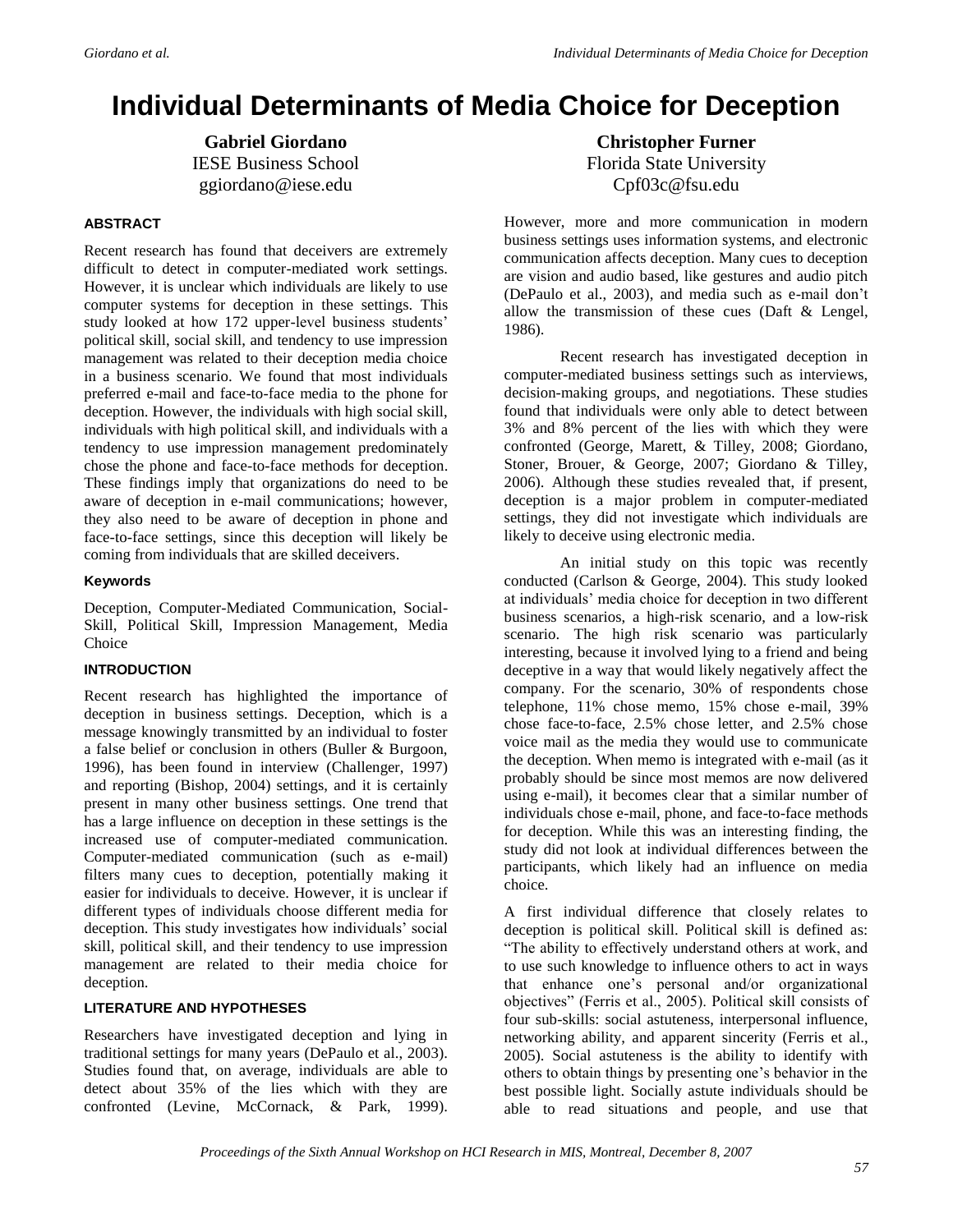information to attempt to influence others. Interpersonal influence is the ability to adapt and calibrate one's behavior to situations to get particular responses from others in order to achieve personal goals. Networking is the ability to develop and use diverse networks of people. Individuals who score high in networking ability are often highly skilled negotiators. Apparent sincerity is the ability to appear as though one possesses high levels of integrity, authenticity, sincerity, and genuineness.

Politically skilled individuals are able to change their behavior to different situational demands and consistently appear genuine and sincere. This leads to feelings of trust and support from those around them. It also allows them to use influence over others effectively. Also, politically skilled individuals can adjust their behavior toward others in ways that elicit favorable reactions (Ferris et al., 2005). These skills likely allow deceptive individuals to appear honest, even if they are leaking cues to deception. Deceptive individuals with these skills would want to communicate in more intimate and real-time communication settings since they could appear honest, and so that they could use their influence tactics.

H1A: Political skill will be related to media choice for deception.

H1B: Face-to-face and telephone will be the dominant media choices for individuals with high political skill.

Another important individual difference related to deception is social skill. Social skill has both emotional and social dimensions (Riggio, 1986). The emotional dimensions include emotional expressivity, emotional sensitivity, and emotional control. The social dimensions include social expressivity, social sensitivity, and social control. Individuals that are high in emotional expressivity, emotional sensitivity, and emotional control are able to inspire others by their ability to transmit feelings, attend to and accurately interpret the subtle emotional cues of others, as well as accurately show emotions. Individuals with social expressivity, social sensitivity, and social control skills are usually tactful, and they can be adept in guiding the direction and content of communication (Riggio, 1986).

Individuals with social skills are confident in their ability to communicate effectively, but they may not have the ability to influence others as do politically skilled individuals. However, socially skilled individuals will also likely want to carry on a real-time conversation when they are deceptive, so that they can better direct the flow and direction of the conversation.

H2A: Social skill will be related to media choice for deception.

H2B: Face-to-Face and telephone will be the dominant media choice for individuals with high social skill

Yet another important individual characteristic related to deception is the use of impression management. Impression management is a process in which individuals try to influence the image that others hold of them (Rosenfeld, Giacalone, & Riordan, 1995). Individuals use impression management to try to maintain their own identities while projecting a different identity to others (Wayne & Liden, 1995). Researchers have developed a taxonomy for understanding impression management (Jones & Pittman, 1982). Their impression management techniques in this taxonomy include self-promotion, ingratiation, exemplification, intimidation, and supplication. Individuals that use these techniques tend to point out their abilities and accomplishments, attempt to increase their likeability, self sacrifice to increase others' perceptions of their dedication, make others ware of power and punishment capabilities, and express weakness or failures with the goal of being perceived as needy.

Individuals that use impression management are trying to control others' opinions of them. Since individuals that often use impression management are comfortable with behavior that is similar to deception, they will likely choose a communication method that is similar to what they use for their impression management. While it is unclear how most of this behavior usually happens, this behavior should affect media choice.

H3: Use of impression management will be related to media choice for deception.

#### **METHOD**

Data was collected to test the hypotheses by distributing surveys to upper-level business students at a large university in the US. The surveys contained established scales that measured the participants' social skill (Riggio, 1986), political skill (Ferris et al., 2005), tendency to use impression management (Jones, 1990), and experience with electronic messaging, for control purposes (Carlson & Zmud, 1999).

The surveys contained a high-risk deception scenario that was used in another study (Carlson & George, 2004). The scenario was considered high risk because it concerned deception that could negatively affect a business and it was communicated to a friend. The scenario asked the participant to pretend that they worked in the contracting department of an automotive manufacturer. They were asked by their supervisor to be deceptive about a defective automotive product. The supervisor asked them to communicate to a friend in another department that there was no problem with the part, and that the problem was probably the result of improper maintenance. Participants were also told that they knew that the part was incorrectly specified in a previous order, but that the problem was fixed, and the parts currently being delivered were fine. The scenario also described that there is a chance that the defective part could cause injury to users. The scenario ended by describing that they did not want to make the department look bad, and that they were in no position to argue with their supervisor nor to refuse to carry out this task. Lastly, they were instructed that it was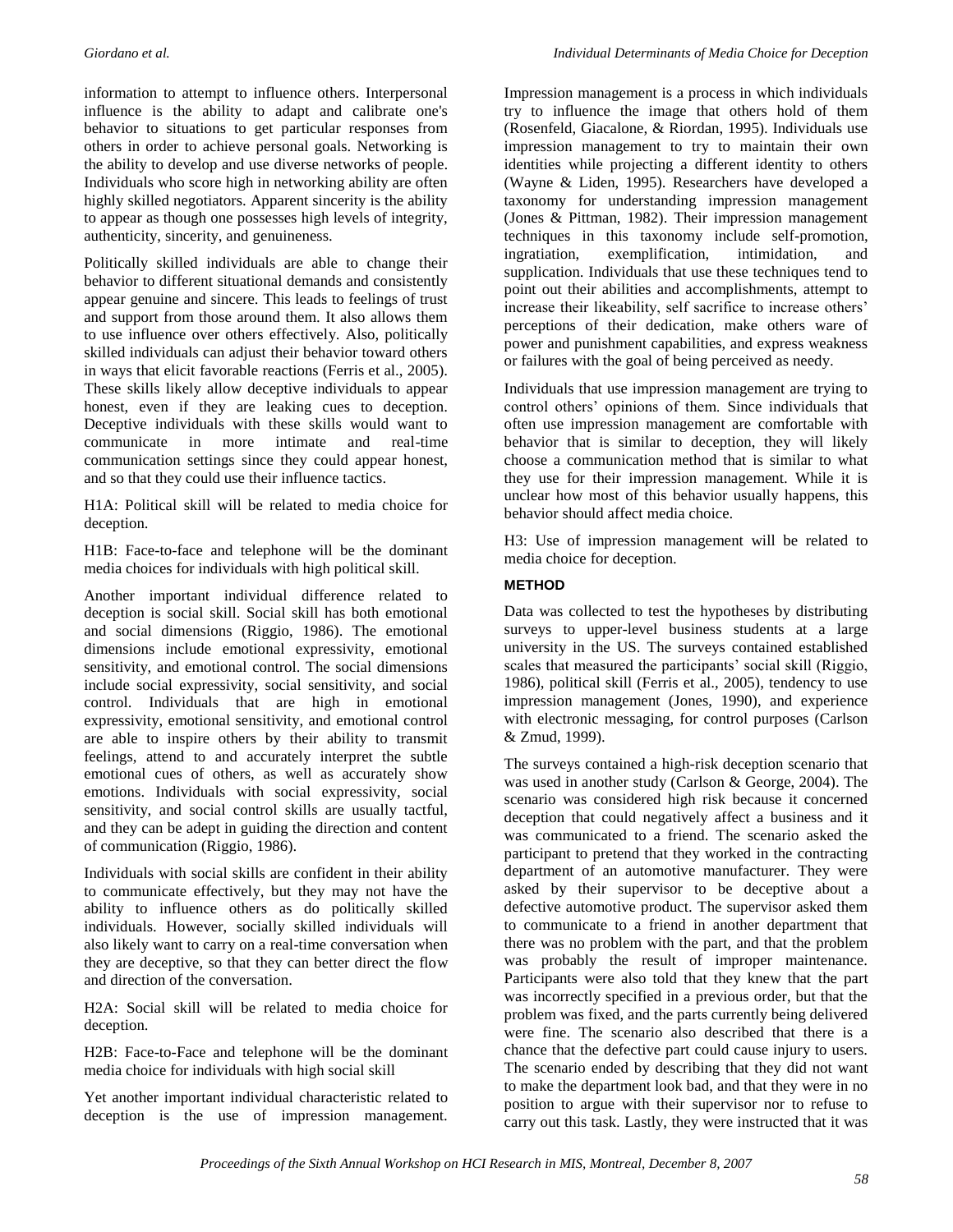up to them to decide how they communicated this message, and that it was clearly important that they were believed.

At the end of the scenario, the participants were asked to choose with which communication media they would choose to be deceptive: face-to-face, e-mail, or phone. The study in which the scenario was developed also allowed participants to choose memo, letter, voice mail, and video conferencing (Carlson & George, 2004). However, very few participants chose letter, voice mail, and video conferencing, so those choices were eliminated in this study. Also, since memos are primarily distributed using e-mail in modern business settings, that category was also eliminated.

#### **RESULTS**

In the study, we looked at 172 upper-level business students. The average age of the participants was 21.05, and 83 of the participants were female (89 were male). Overall, 69 respondents choose face-to-face, 29 chose telephone, and 74 chose e-mail.

The Pearson's correlation matrix was examined to identify potential problems associated with multicollinearity between the independent variables. See the correlations in Table 1. None of the correlations approached the 0.8 threshold, indicating that multicollinearity among research variables is not a concern. Scale reliabilities were also checked, and three items were removed from the social skills scale, and one item was removed from the experience scale. The resulting alphas were all adaquate: political skill (alpha = .89), social skill (alpha  $= .71$ ), impression management (alpha = .88), and electronic messaging experience (alpha  $= .84$ ).

Box's M was used to identify any potential problems associated with equity of covariances. Box's M tests the hypothesis that the covariance matrices are equally populated across groups. In the current study, the Box's M was not significant ( $p = 0.776$ ) indicating that equity of covariances is not a concern. We also checked to see if participants' experience with electronic messaging had a relationship with media choice, for control purposes, and we found that it did not ( $p = 0.954$ ).

Individual hypotheses were tested using discriminant analysis and ANOVA. Discriminant analysis is the appropriate technique to use when the dependant variable (in this case, media choice) is categorical and independent variables are interval. Discriminant analysis derives a variate to represent the linear combination of multiple independent variables that will discriminate between predefined groups. Weights are set for the variate weights for each variable, such that the between-group variance relative to the within-group variance is maximized. These variates allow for classification. The discriminant function used in the current study is: Zmedia =  $a +$  $W1(IM) + W2(SS) + W3(PS) + W4(exp)$ . One-way ANOVAs (and Scheffe comparisons across media) were also conducted to compare characteristics of the groups based on the group means of the independent variables.

The results of the discriminant analysis are presented in Table 2. The Wilks' lambda of 0.822 ( $\gamma$ 2 = 24.29, p = 0.007) indicates that the discriminate function does predict media choice at a rate significantly better than chance. Significance values of less than 0.05 indicate that the variable is a significant predictor of media choice. The Standardized Discriminant Coefficient represents the increase in the z-score for media choice for each one unit increase in the variate. The Fisher's linear classification coefficients for each IV are listed in Table 3. The coefficients give an indication as to how each IV impacts media choice.

Hypothesis 1A predicted that political skill would be related to media choice for deception, and this was supported ( $p = 0.046$ ). Hypothesis 1B predicted that that those with high political skill would primarily choose face-to-face and telephone for deception, and this was supported by the means and Scheffe comparisons  $(F =$ 2.50,  $p < 0.044$ ). Politically skilled individuals chose telephone and face-to-face over e-mail for deception (averages: face-to-face, 99.99; phone, 103.41; e-mail, 97.76). Hypothesis 2A predicted that social skill would be related to media choice for deception, and this hypothesis was supported ( $p < 0.001$ ). Hypothesis 2B predicted that those with high social skill would primarily choose faceto-face and telephone for deception, and this was supported by the means and Scheffe comparisons  $(F =$ 8.92,  $p < 0.001$ ). Socially skilled individuals chose telephone and face-to-face over e-mail for deception (averages: face-to-face, 108.08; phone, 107.08; e-mail, 101.67). Hypothesis 3 predicted that impression management would be related to media choice for deception, and this was supported ( $p = 0.034$ ). While the analysis of means did not provide conclusive results for impression management, the means provided some indication that telephone was the preferred media for individuals that scored high on impression management (averages: face-to-face, 81.99, phone, 84.06, e-mail, 78.02). Political skill had the strongest impact on media choice, followed by social skill and impression management. While the coefficients were slightly different, the order of magnitude of impact for each IV was the same across all three media types.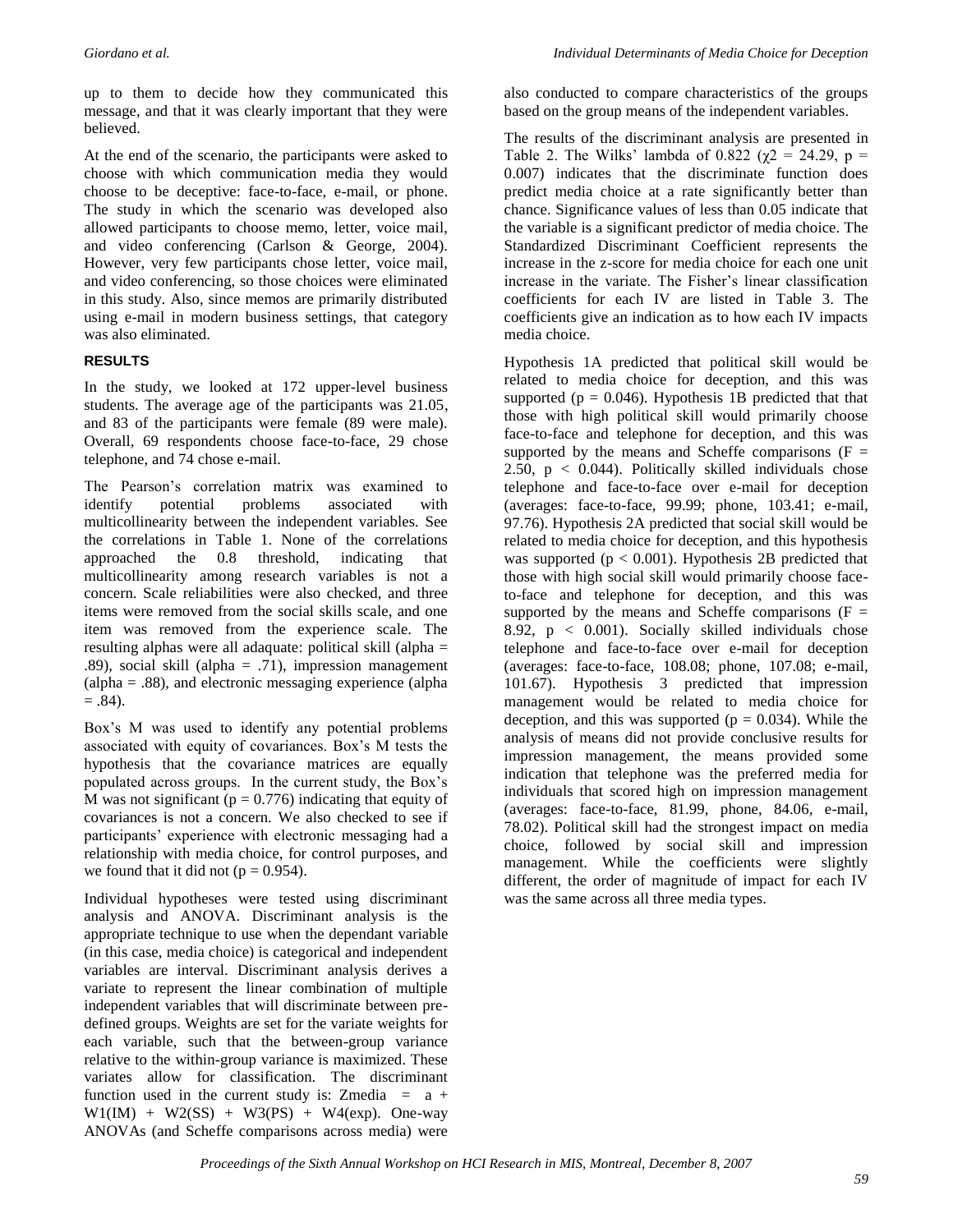|               | Media<br>(DV) | IM      | SS      | <b>PS</b> | exp  |
|---------------|---------------|---------|---------|-----------|------|
| Media<br>(DV) |               | $-.120$ | $-.297$ | $-.089$   | .065 |
| <b>IM</b>     |               |         | .017    | .060      | .040 |
| SS            |               |         |         | .487      | .043 |
| PS            |               |         |         |           | .128 |
| exp           |               |         |         |           |      |

**Table 1. Pearson's correlations between variables**

| Variable  | $F-$<br>value | Significance | Standardized<br>Discriminant<br>Coefficient (W) |
|-----------|---------------|--------------|-------------------------------------------------|
| <b>IM</b> | 3.489         | 0.034        | .349                                            |
| SS        | 8.421         | < 0.001      | .858                                            |
| <b>PS</b> | 3.151         | 0.046        | .103                                            |
| exp       | 0.470         | 0.954        | $-.015$                                         |

**Table 2. Discriminant Analysis Results**

| Variable | Media            |           |        |  |  |
|----------|------------------|-----------|--------|--|--|
|          | Face-to-<br>Face | Telephone | E-Mail |  |  |
| ĪΜ       | 0.274            | 0.313     | 0.272  |  |  |
| SS       | 1.262            | 1.261     | 1.180  |  |  |
| PS       | .168             | .183      | .168   |  |  |

**Table 3. Fisher's linear classification coefficients**

#### **DISCUSSION AND CONCLUSION**

This study looked at individuals' media choice preferences for deception in a business setting. Specifically, we looked at how 172 upper-level business students' political skill, social skill, tendency to use impression management, and experience with e-mail was related to their deception media choice. The study participants were given a scenario and were asked how they would chose to communicate a deceptive message that was ordered by a superior and that would likely have a negative impact on the organization.

Overall, we found that most individuals preferred e-mail and face-to-face media to the phone for deception (69 respondents choose face-to-face, 29 chose telephone, and 74 chose e-mail). While this is different than a previous study that used the same scenario (Carlson & George,

2004), the participants in this study were different than in the previous study. The participants in this study were upper-level undergraduate business students, with an average age of 21. The participants in the other study were faculty and staff at a university. Although the average age of those participants was not reported, it was certainly significantly higher than 21. In the previous study, similar numbers of individuals chose e-mail (when combined with memo, as previously explained), phone, and face-to-face. The shift towards an e-mail preference in the current study likely reflects the younger generation's high level of comfort with this media. This finding could signal that more deception will be present in electronic communications in future years, as this generation of workers enters the workplace.

When testing the hypotheses, we found that individuals with high social skill, individuals with high political skill, and individuals that used impression management (although the finding was not conclusive with this variable) predominantly chose phone and face-to-face communication methods. This was expected since these are synchronous communication methods that allow these individuals to use their conversational skills, influence tactics, and impression management techniques. However, it was somewhat surprising that phone was a dominant media choice for these same individuals, especially since it was the least popular choice among all participants in the study. These results imply that much deception (of the type investigated in this study) will likely happen in e-mail or face-to-face settings. However, when deception does happen in phone conversations, it will come from the individuals that are the most skilled at deceiving. While businesses need to be aware of the fact that skilled deceivers will most likely use the phone or face-to-face methods for deception, they also should be aware that, overall, e-mail is one of the primary methods with which individuals will chose to deceive, and it will likely be very difficult to detect, regardless of the skill level of the deceiver. Businesses will likely have to use a mix of deception training programs, automated detection systems (as they become available), and policies that encourage individuals to use multiple communication methods to minimize the impact of deception in the future.

#### **REFERENCES**

- 1. Bishop, T. J. F. (2004). Report to the nation on occupational fraud and abuse. Austin, TX: Association of Certified Fraud Examiners.
- 2. Buller, D., & Burgoon, J. (1996). Interpersonal deception theory. Communication Theory, 6, 203- 242.
- 3. Carlson, J., & George, J. (2004). Media appropriateness in the conduct and discovery of deceptive communication: The relative influence of richness and synchronicity. Group Decision and Negotiation, 13, 191-210.